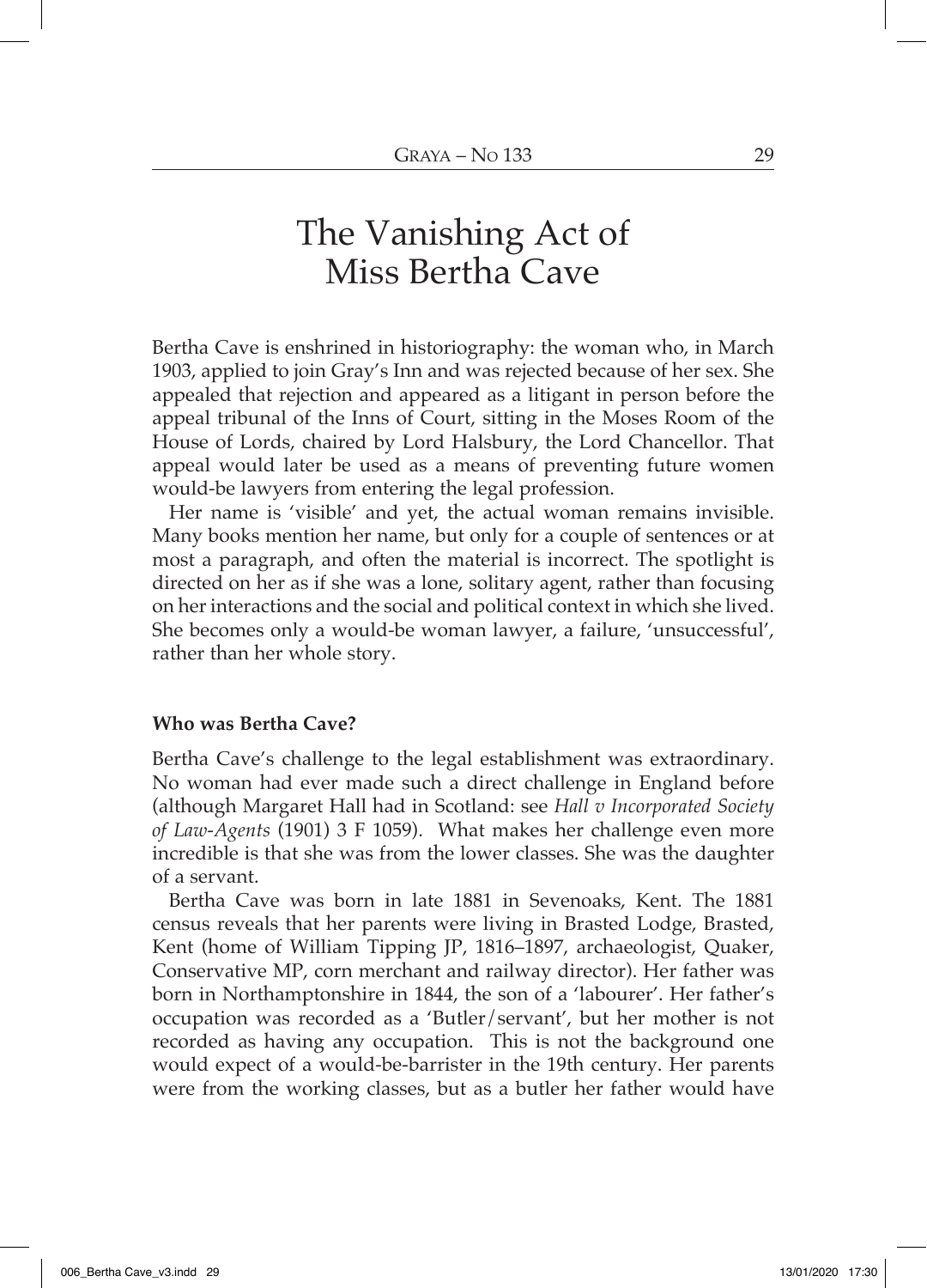been from the top of the serving class. Statistics on barristers' class in the early 1900s are hard to obtain, but Richard Abel (*The Making of the Legal Profession*, Beard Books, 1998) records that three quarters of a 10% sample of all men living in 1885 who had ever been called to the Bar were from urban middle and upper-middle classes.

The 1901 census records Bertha as living at 14 Temple Road, Croydon, with her mother (the 'head of the household'), her brother and two lodgers. Her father is not registered there, but a later newspaper report of a court case reveals that her father gave his address as the family address in Croydon. We can assume from that that they were not separated, rather living separately for work. Newspaper articles written in 1903 about Bertha Cave's attempt to join the Bar gave no indication as to her background, unlike Ivy Williams who was often described as a solicitor's daughter.

### **Bertha Cave's application to join Gray's Inn**

It is unknown why Bertha Cave held an ambition to be a barrister or how she came to be suitably qualified. Also undiscovered is how she had the confidence to make such a challenge or what support she had. None the less on 3rd March 1903 she applied to Gray's Inn to be admitted as a student member. She wrote on her application: 'I am aware that my application is most unusual and no doubt without precedent, but trust that the Masters of the Bench will give it their serious consideration and I should, in the event of a favourable reply, be pleased to conform to any special rules they may think fit to impose.' Her application was considered during a meeting of the Benchers at Gray's Inn on 13th March and, while it was supported by Master Rose and seconded by Master Macaskie, the decision was adjourned and referred for further consideration to a Pension committee.

The Pension committee sat on 24th April and considered whether it had the power to admit women as students. They decided that the regulations on details of dress and exercise, according to their ordinary and natural sense, indicated that males, and males alone, were admissible as students. They concluded that when the regulations were read in the light of the uniform and uninterrupted usage which had for so long followed them, they appeared to be conclusive against the power of their Society to admit women for the purpose of being called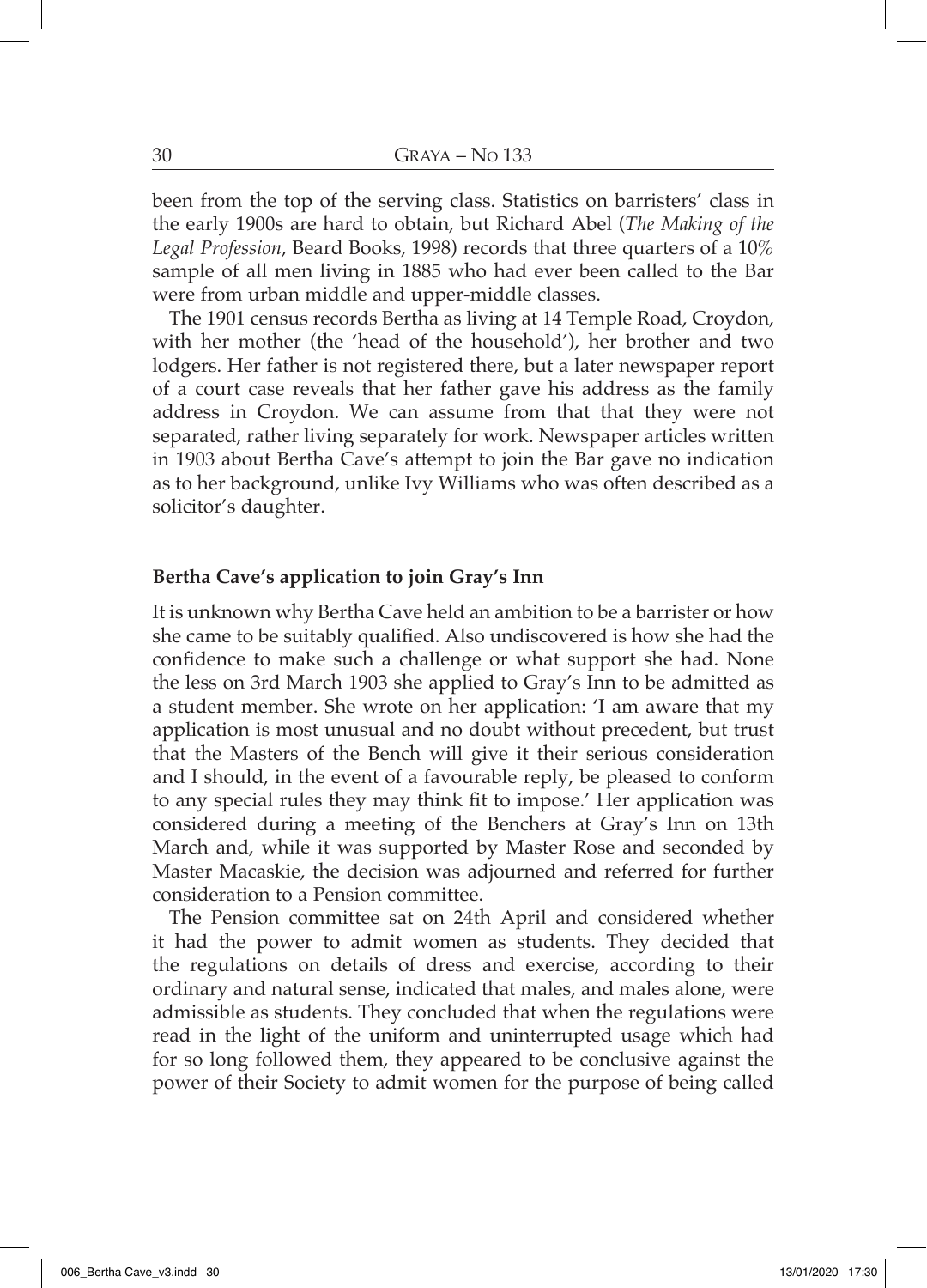to the Bar. They referred to various legal cases (none of them on point); and, so, despite her two supporters, Bertha's application was refused.

She then took an extraordinary course of action: she appealed. The appeal tribunal hearing was heard in the Moses Room of the House of Lords on 2nd December 1903. Bertha was unrepresented when she faced a formidable group of judges. She argued: 'I would urge in support of my case that, although there are no rules for the admission of [women] students, there appears to be none against', and pointed out that there were women lawyers in other countries. Despite her persistence in asking the judges for legal authority as to why they were unable to admit her, the judges countered by demanding that she provide precedent that they could admit her. As no woman had ever been admitted to the Bar, she could cite no such authority. Her appeal was rejected, and she spoke the final words: 'I am very disappointed'.

There was considerable newspaper interest in her story. The *Evening Post* of 4th December 1903 reported that the hearing had lasted just five minutes. It focused largely on her appearance:

'[Miss Cave] presented a charming appearance as she tripped through the lobby on her way to the Moses Chamber. Her lither, slight form was inhabited in a short blue walking skirt, with open coat of the same material, showing a light blue blouse underneath. Perched on her raven-locked hair was the smartest hat trimmed with black and white pom-poms. The only touch of legal austerity was a stand up collar. Below her skirt appeared a dainty pair of very high-heeled boots. A fresh blush suffused her pretty face as she tripped along and her dark eyes flashed with determination.'

This is a description of a fashionable, modern, determined woman. She is confident in her dress and would have appeared attractive to other women. She was not, of course, attractive to the judges. She understood this 'unattractiveness' and articulated it in a newspaper interview (*The Rugby Advertiser*, 26th January 1904), when she said that the exclusion of women from the professions had a bad effect on the general position of women, and that the legal profession was afraid of competition. She had played on this fear in another interview (*The Gloucestershire Echo*, 16th January 1904), when she threatened to become an 'outside lawyer'. These were general law offices which provided legal skills to both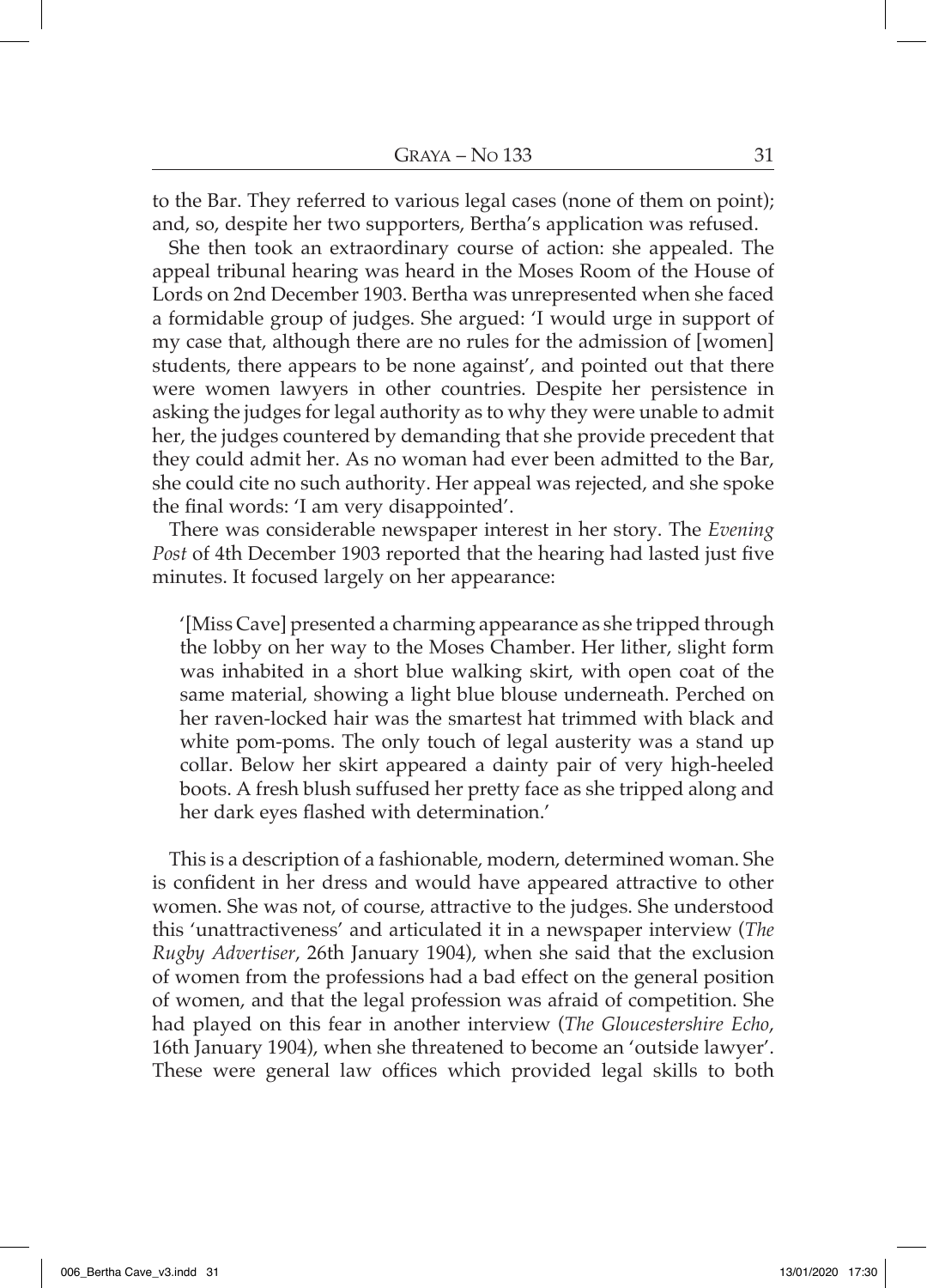solicitors and barristers. As they were outside the legal profession, they had the advantage of being able to advertise. (One woman, Eliza Orme – see L. Howsam (23rd September 2004), 'Orme, Eliza (1848–1937), social activist and lawyer', *Oxford Dictionary of National Biography* – was already working in this role.)

Further press reports quoted Bertha Cave as considering joining Middle Temple (*St. James Gazette*, 15th November 1904), but not contemplating becoming a solicitor, as it was 'not [as] desirable for women as the Bar' and that it lacked both 'dignity and refinement' (*The Daily News*, 8th April 1904). No newspaper questioned her class, and, in fact, she gave her hobbies as 'golf and hunting' (*The Croydon Guardian and Surrey County Gazette*, 23rd January 1904). However, they did question her ability to actually practise, not because of her sex, but because of her nervousness when public speaking during a debate with Christabel Pankhurst (*Sheffield Daily Telegraph*, 22nd January 1904), while Pankhurst was described as an 'excellent' speaker.

Bertha Cave never did apply to the Middle Temple, and, apart from an appearance as a guest of honour at a women's movement dinner (*The Daily News*, 24th December 1903, which reported that she looked 'girlish') hosted by Lady Strachey ('Strachey, Jane Maria, Lady Strachey, 1840–1928, suffragist', *Oxford Dictionary of National Biography*), she disappeared from women's struggle to join the legal profession. She did briefly appear in the press in November 1904 when she 'represented' her father in a civil dispute. Her father was being sued as her guarantor for the non-payment of a bicycle which she maintained was defective. It made the headlines (for example, *St. James Gazette*, 12th November 1904) because she appeared in court robed in 'cap and gown' and attempted to sit in counsel's benches at the City of London Court. She is reported to have arranged her papers in the correct legal style, but when she rose to make an application on her father's behalf, a Mr Harry Strouts, solicitor, interposed saying: 'I am sorry but I feel bound to object to the Lady being heard from counsel's benches'. She gathered up her papers and moved to the witness box. They lost.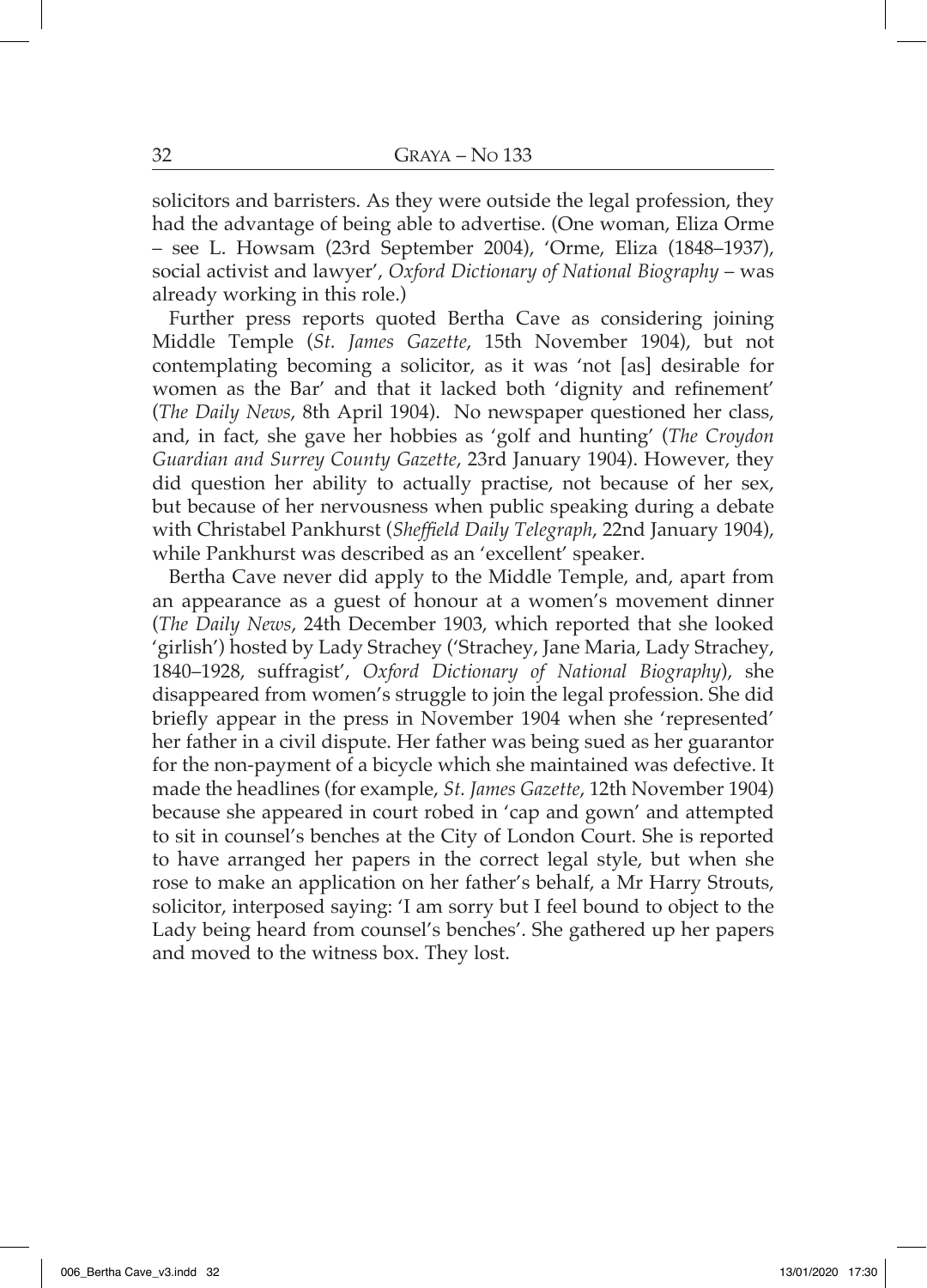

## **The Lady vanishes**

After November 1904 Bertha Cave vanished from public record. She did not appear on the 1911 census, nor did her mother. Privately, she married Colonel Ali Altaf (Altof) Khan on 1st December 1905 (as reported in *The Light of the World Pan-Islamic Press* (1906) Vol. II, No. 1, p. 104, A. Suhrawady (ed)). The wedding reception was held in the Savoy Hotel (family information). At the time of the marriage Altaf was 63. Son of the Chief of All Forces for Kapurthala State, a princely Sikh kingdom with treaties with British India, Altaf had fought in the second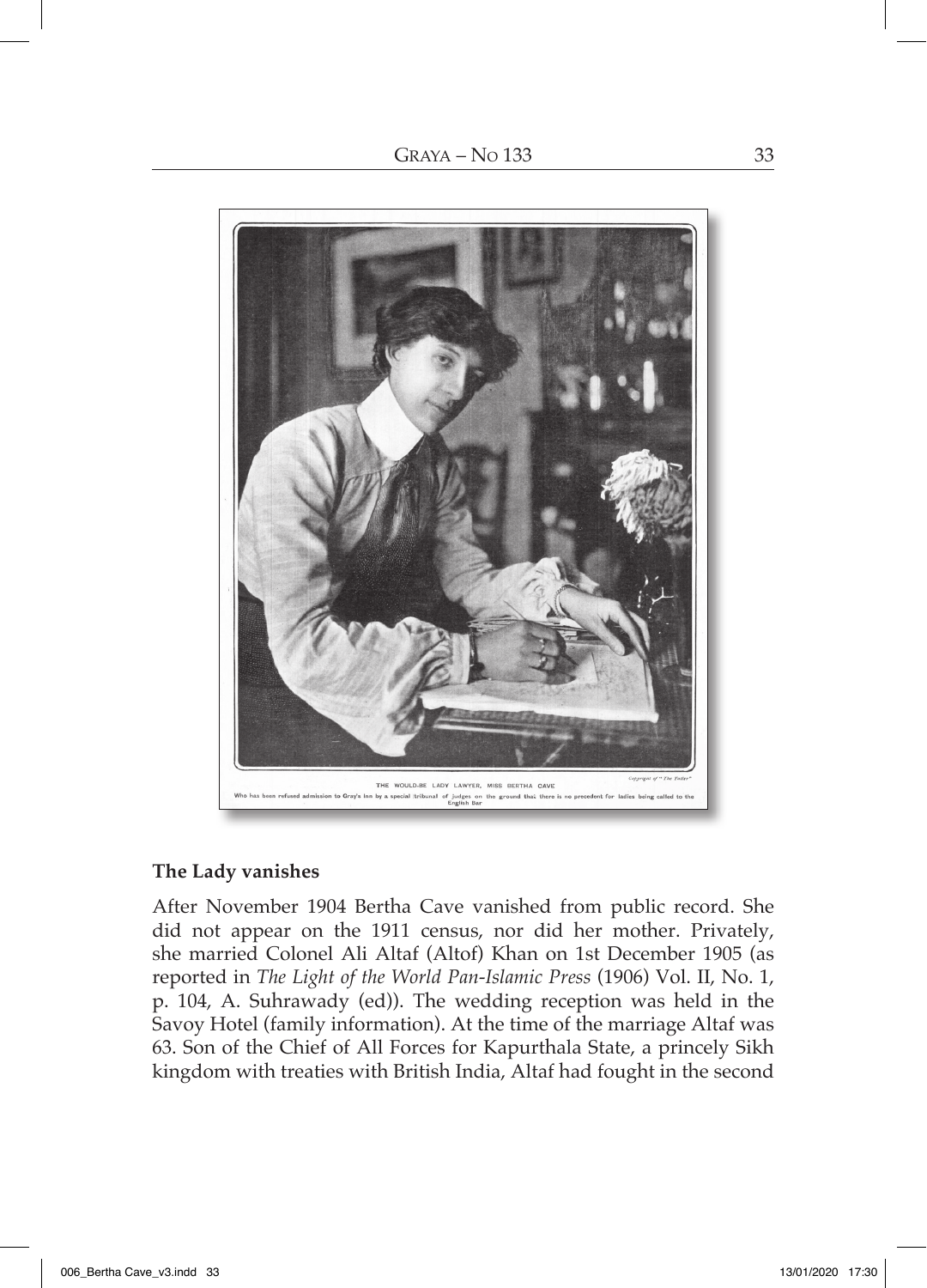Afghan War of 1878–1880. His bravery was honoured with an Afghan medal. He was then sent by the government to further his education at Woolwich and on 2nd May 1884 he received an honorary membership of the Royal Artillery Institution.

Altaf was simultaneously admitted to Lincoln's Inn on 16th May 1884, but left London suddenly and returned to India, where he became the highest ranking officer of the Kapurthala State Artillery Forces. In 1900, by now a widower and grandfather, he returned to England and was re-admitted to Lincoln's Inn on 1st August 1900, and called to the Bar on 24th June 1903.

#### **India, return to England and emigration to Canada**

After their marriage in 1905, Altaf and Bertha travelled to India, where Altaf was admitted as Advocate to the Chief Court of the Punjab in 1907. There he practised law in Lahore, Murree, Calcutta and Lyallpur, and had a huge estate in Lyallpur.

However, by 1912 the marriage was over and both Altaf and Bertha returned to England: he lived at 19 Kensington Garden Square, Bayswater, and she at 43 Loftus Road, Shepherds Bush – Altaf owned both properties. He returned to India alone in 1913, while Bertha lived in Hackney from 1918 to 1920. On 16th June 1920 she was elected as Fellow of the Royal Microscopical Society. Possibly this was to prepare her for her emigration to Canada, which she undertook on 18th November 1920, with her mother. Her declaration described her as a widow (though Altaf did not die for another ten years) and a bacteriologist and said that she intended to practise the same profession in Canada. She said that they were going to her brother in 'Mobane', Innisfree, Alberta. She was in possession of £50. Her religion was described as Church of England.

They remained in Innisfree until at least 27th January 1922. Bertha wrote to Simon Flexner, Director of the Rockefeller Institute for Medicine, New York, enclosing a research paper, which he unhelpfully returned. In 1930 she was recorded as living in Montreal, when she wrote again to Flexner regarding an unpublished paper 'The Lifecycle of the Filterable Viruses' but to no avail. By 1933 she had moved to Toronto, recorded on the 1935 electoral register as a widow, 'Mrs Alec Altof'. Bertha was to have one last unsuccessful foray into the law when she complained about a Crosse & Blackwell soup competition: again she lost.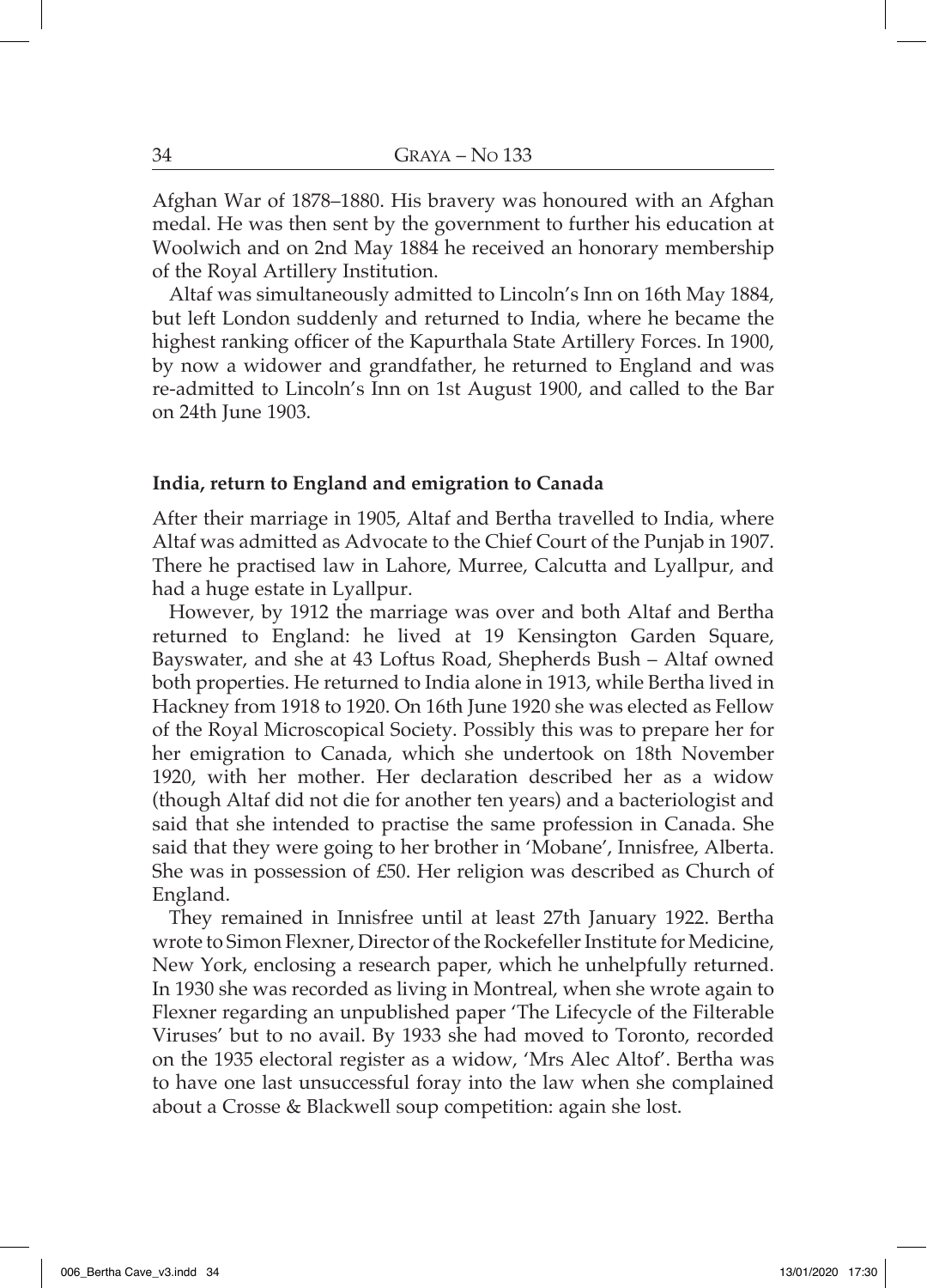Bertha Cave died in 1951 (J. Bourne, 'Cave [married name Altof], Bertha, 1881–1951, campaigner', *Oxford Dictionary of National Biography*).

## **100 years too early**

Bertha Cave's appeal in December 1903 was just over a hundred years before Brenda Marjorie Hale, Baroness Hale of Richmond, was appointed the United Kingdom's first woman Lord of Appeal in Ordinary in January 2004. Lady Hale had been called to the Bar at Gray's Inn in 1969. In September 2017 she became President of The Supreme Court and before that (June 2013) she was Deputy President. Lady Hale's appointment also troubled the establishment, for example, *The Guardian* (Clare Dyer, Legal Correspondent, 9th January 2004) reported:

'These are unsettling times for the Law Lords, the 12 judges who make up Britain's highest court. The radical Lord Chancellor, Charlie Falconer, is hell-bent on turning them out of the Palace of Westminster and setting them up as the country's first Supreme Court by the end of the year, even though he has not yet found a new home for them.

And to top it all, next Monday the first woman to join their ranks – a self-confessed feminist who has declared that she wants "to see changes in the way society is organised, rather than wanting women to conform to male-determined roles" – takes up her post.'

Clearly women continue to 'trouble' the law.

## **Context to Bertha Cave's application**

Lords Halsbury et al used their position to sustain sex and class inequality. They were a wall of powerful men against a solitary, uninfluential young woman. This maintained the establishment's position. Their decision should not be viewed in isolation. The 1900s were a period of great change. Those judges had no intention of allowing women to enter the Bar: they did not want, and could not afford, to lose control. The establishment, ie men, were being challenged by loss of control from all directions. England was moving from a 'great' Victorian era towards an 'imperial sunset'. The Empire was being threatened by defeats such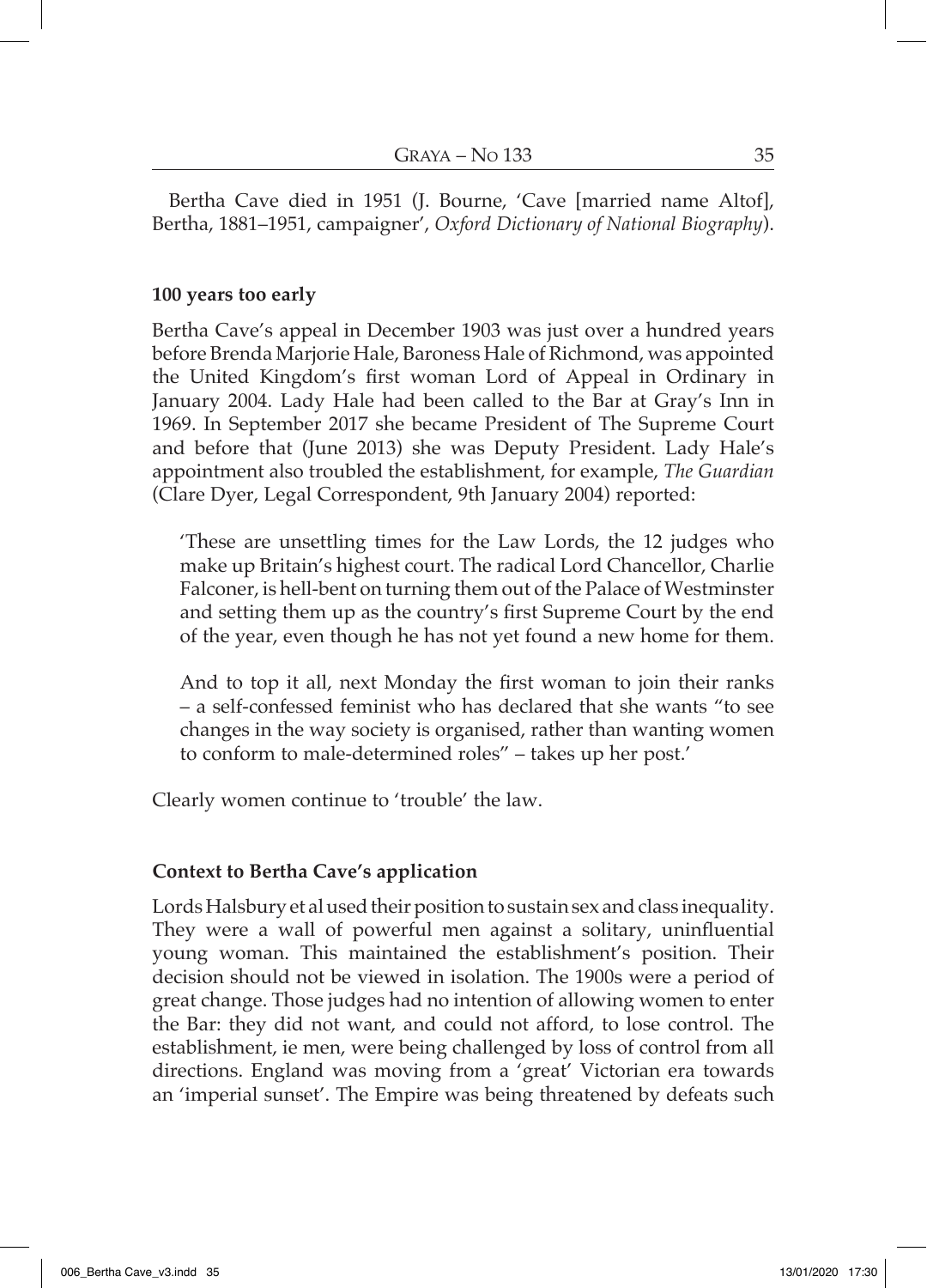as the Boer War, trouble in Ireland, India, the new dominions of South Africa, Canada and Australia, and New Zealand was heading that way. There were military threats from Germany over territories in Africa, and the British had signed the Entente Cordiale alliance with France to counter that threat. By 1903 there was great social change: cars on the road, planes in the air and new technology (telephone, radio, cinema), and there was also royal change, Victoria died in 1901 and Edward VII was King.

The Bar also feared competition, with many complaining that the profession was overcrowded. In the 1860s barristers bemoaned that their profession would become less prestigious if the lower classes were allowed to join. They were feeling threatened and rightly so. Changes were happening. Lower class men were becoming more vocal, calling for universal male suffrage and employment rights. Politics was changing, there was a new Prime Minister and also a new political party in the shape of the Labour Party, founded in 1900, having grown out of the trade union movement and socialist parties. It would overtake the Liberal Party and become the main opposition to the Conservative Party in the early 1920s. The working classes were encroaching and challenging the professional classes. The 'natural' order was changing.

Those judges were hiding behind a veil of supposed authority, *The Mirror of Justices*, a medieval treatise written in the 14th century (Maitland wrote an introduction for the 1895 publication). It declared: 'the law will not suffer women to be attorneys, nor infants nor serfs.' This prohibition excluded many later women would-be lawyers until the passing of the Sex Disqualification (Removal) Act 1919. *The Mirror* was used simply as a device to control entry to the Bar.

The elite establishment controlled the Bar; it had its own internal cultural script. Only men – and the right sort of men at that – could become barristers. It was rare (if you were a man) to be refused admission, provided you had references from two practising barristers and were not engaged in trade. Clearly the Inns were selecting and admitting those in their own image. As men were the only sex allowed to practise law, the culture of the Bar was masculine. This is evidenced by many practices and traditions at the Bar: the circuit court system, dining, the uniform of the courts, and behaviour, such as not shaking hands. These were traditions women were excluded from because they were denied access to male spaces: schools, universities, clubs, sporting practices or shared coffee and conversation after dinner.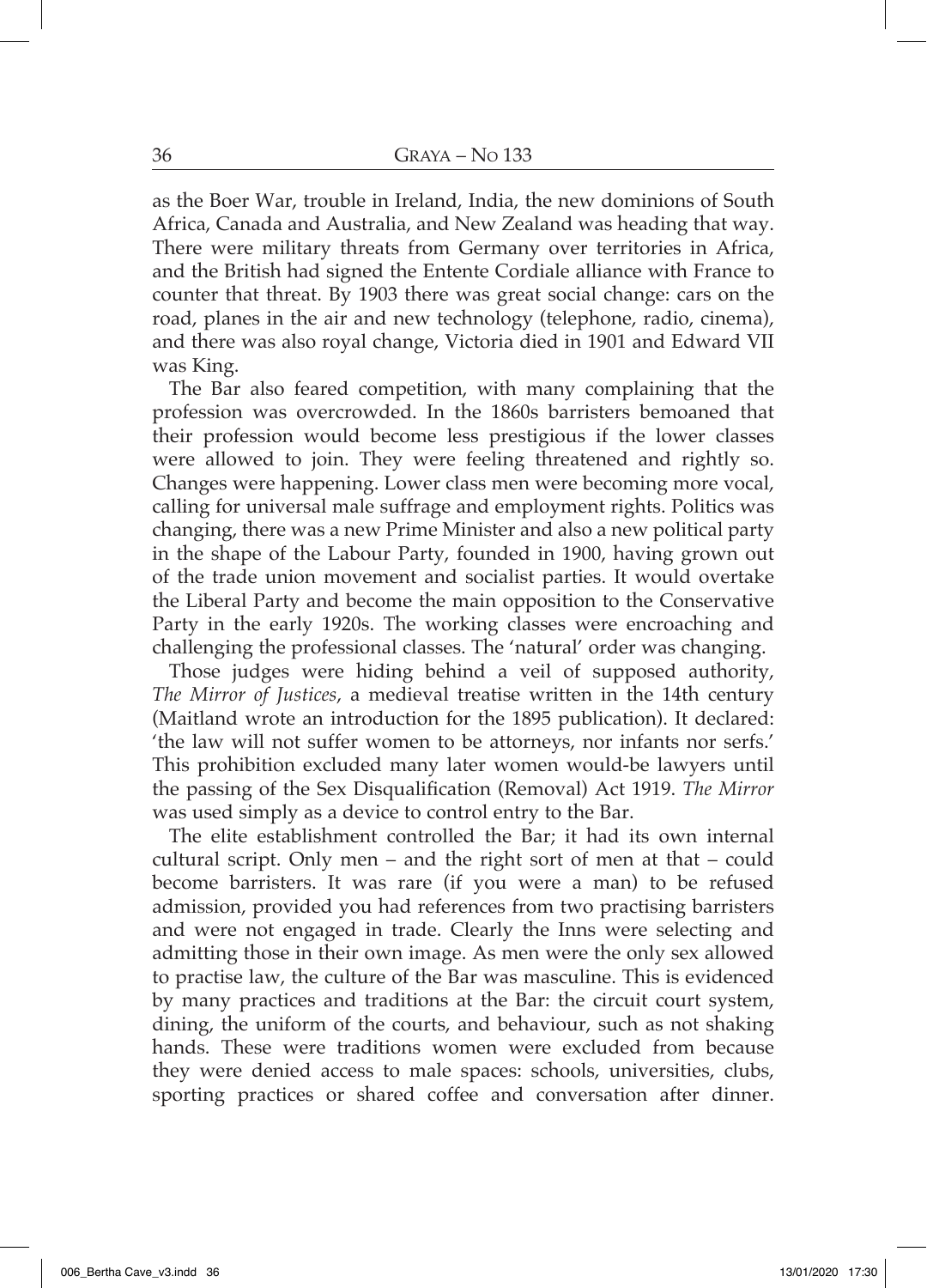Women threatened that order and culture.

But there was a growing women's movement. For almost a century before the vote was achieved in 1918 women had been organising themselves into groups to campaign against injustice. For example, in 1825 women formed a network to call for the abolition of the slave trade, 'The Female Society for Birmingham'. This pattern of organisation was repeated by other campaigns. For example, the first organised movement for British women's suffrage was the Langham Circle, established in the 1850s, led by Barbara Bodichon and Bessie Rayner Parkes. Their campaign extended beyond the vote, demanding improved female rights in the law, employment, education, and marriage.

This women's movement extended to a call for women to join and work within the legal profession. By 1860 Maria Rye (J. Collingwood, 'Rye, Maria Susan (1829–1903), social reformer and promoter of emigration', *Oxford Dictionary of National Biography*) was operating as a Law Stationers in Lincoln's Inn. In 1873 Maria Grey (P. Levine, 'Grey [née Shirreff], Maria Georgina (1816–1906), educationist and writer' *Oxford Dictionary of National Biography*) a well-known educationalist, suffragist, and founding member of the Women's Education Union organised a petition, signed by 92 women, to attend lectures arranged by the Council of Legal Education at Lincoln's Inn, which was rejected. On 2nd January 1904 Christabel Pankhurst applied to Lincoln's Inn and was refused. In 1914 four women challenged the Law Society in *Bebb v Law Society* [1914] 1 Ch 286 and were similarly refused. Likewise Helena Normanton applied to be admitted to Middle Temple in February 1918 and again was rejected. Women were not for turning, even after Bertha Cave's public rejection.

#### **Conclusion**

What does this history tell us? It informs us that a simple narrative that Bertha Cave and the other women were rejected because of simple misogyny is false. Gray's Inn refused to admit Bertha Cave because she threatened the future of the Bar. This is a history of fear of change and competition. If women were allowed entry then so must men from the non-professional classes, and there was barely enough work for the barristers already in practice. Bertha Cave threatened competition and challenged the established traditions and culture of the Bar.